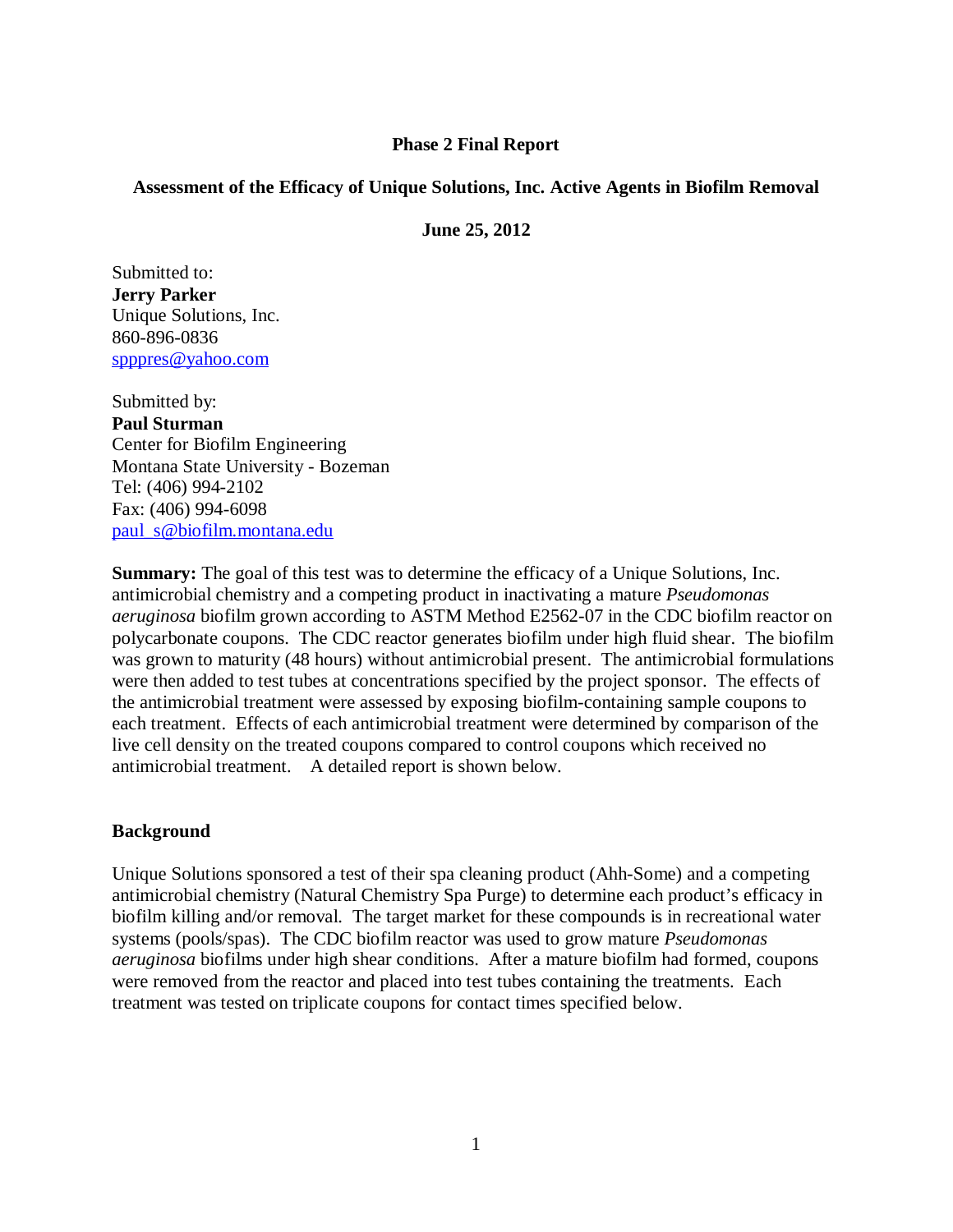# **Method**

1. A *Pseudomonas aeruginosa* biofilm was grown according to ASTM Method E2562-07 on polycarbonate coupons in a CDC reactor for 48 hours.

2. At the end of the 48 hour growth phase, coupons were removed and exposed in triplicate to treatments and exposure times as shown in Table 1. Exposure took place in 30 mL test tubes on a shaker table or in a water bath (for 35C tests). After the exposure time had elapsed, the biofilm was quantified (as specified below). The amount of each product used was based on a scaledown calculation from a 300 gallon (1200L) hot tub spa.

- Ahh-Some was added at a concentration of 0.0025 mL Ahh-Some per 30 mL test tube. Exposure was done at room temperature (20C).
- Natural Chemistry Spa Purge was added at a concentration of 0.025 mL Spa Purge per 30 mL test tube. Exposure was done at 35C, as per label instructions.
- The amount of Natural Chemistry Spa Purge used was approximately 10 times as much as the amount of Ahh-Some used.

| <b>Exposure Solution</b> | <b>Time</b>      | <b>Temperature</b> |
|--------------------------|------------------|--------------------|
| <b>Buffer</b>            | $0 \text{ min}$  | 20C                |
| <b>Buffer</b>            | 24 hours         | 20C                |
| <b>Buffer</b>            | 24 hours         | 35C                |
| Ahh-Some                 | $10 \text{ min}$ | 20C                |
| Ahh-Some                 | 1 hour           | 20C                |
| Ahh-Some                 | 24 hours         | 20C                |
| Spa Purge                | 1 hour           | 35C                |
| Spa Purge                | 24 hours         | 35C                |

Table 1. Test Matrix

3. After the specified exposure time, sodium thiosulfate neutralizer was added to the test tubes to neutralize any oxidizing reactions. Coupons were then removed from the test tubes and biofilm was quantified. This procedure was:

Remove coupon from the test tube and place into sterile buffer containing sodium thiosulfate (neutralizing compound). Sonicate the biofilm from the coupon surface into the dilution buffer to remove and disaggregate the sample, then serially dilute and plate for viable cells.

4. Calculate the mean log reduction in viable cells for each treatment by subtracting the treated coupon mean log density from the appropriate control coupon mean log density for each treatment.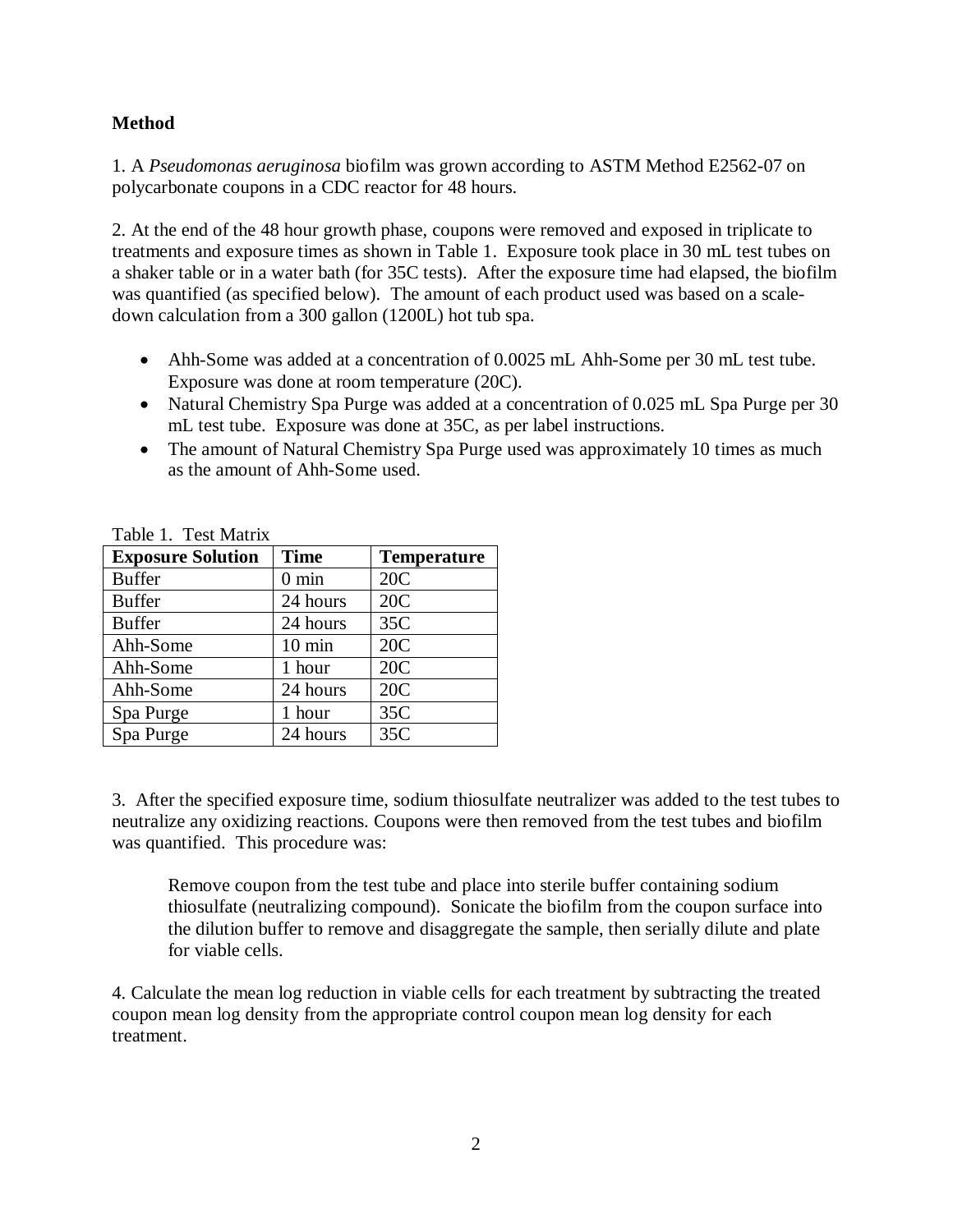# **Results**

Results of testing are shown in tabular form in Table 2 and graphically in Figure 1 below.

| Table 2. Results of Testing. Average log density of biofilm with standard deviation, log |  |  |  |  |
|------------------------------------------------------------------------------------------|--|--|--|--|
| reduction from control, and percent kill.                                                |  |  |  |  |

| Treatment/Time/Temp | Avg. Log Density    | SD Log Density      | Log       | % Kill |
|---------------------|---------------------|---------------------|-----------|--------|
|                     | $[Log10(CFU/cm^2)]$ | $[Log10(CFU/cm^2)]$ | Reduction |        |
| Control/time 0      | 8.21                | 0.16                | na        | na     |
| Control/24 hr/20C   | 8.76                | 0.05                | na        | na     |
| Control/24 hr/35C   | 8.86                | 0.06                | na        | na     |
| Ahh-Some/10 min/20C | 3.86                | 0.47                | 4.36      | 99.996 |
| Ahh-Some/1 hr/20C   | 4.29                | 0.25                | 3.93      | 99.988 |
| Ahh-Some/24 hr/20C  | 4.28                | 0.05                | 4.48      | 99.997 |
| Spa Purge/1 hr/35C  | 8.23                | 0.83                | 0.64      | 76.866 |
| Spa Purge/24 hr/35C | 8.23                | 0.02                | 0.63      | 76.757 |



**Figure 1.** Results of testing. Error bars show  $\pm 1$  standard deviation from the mean.